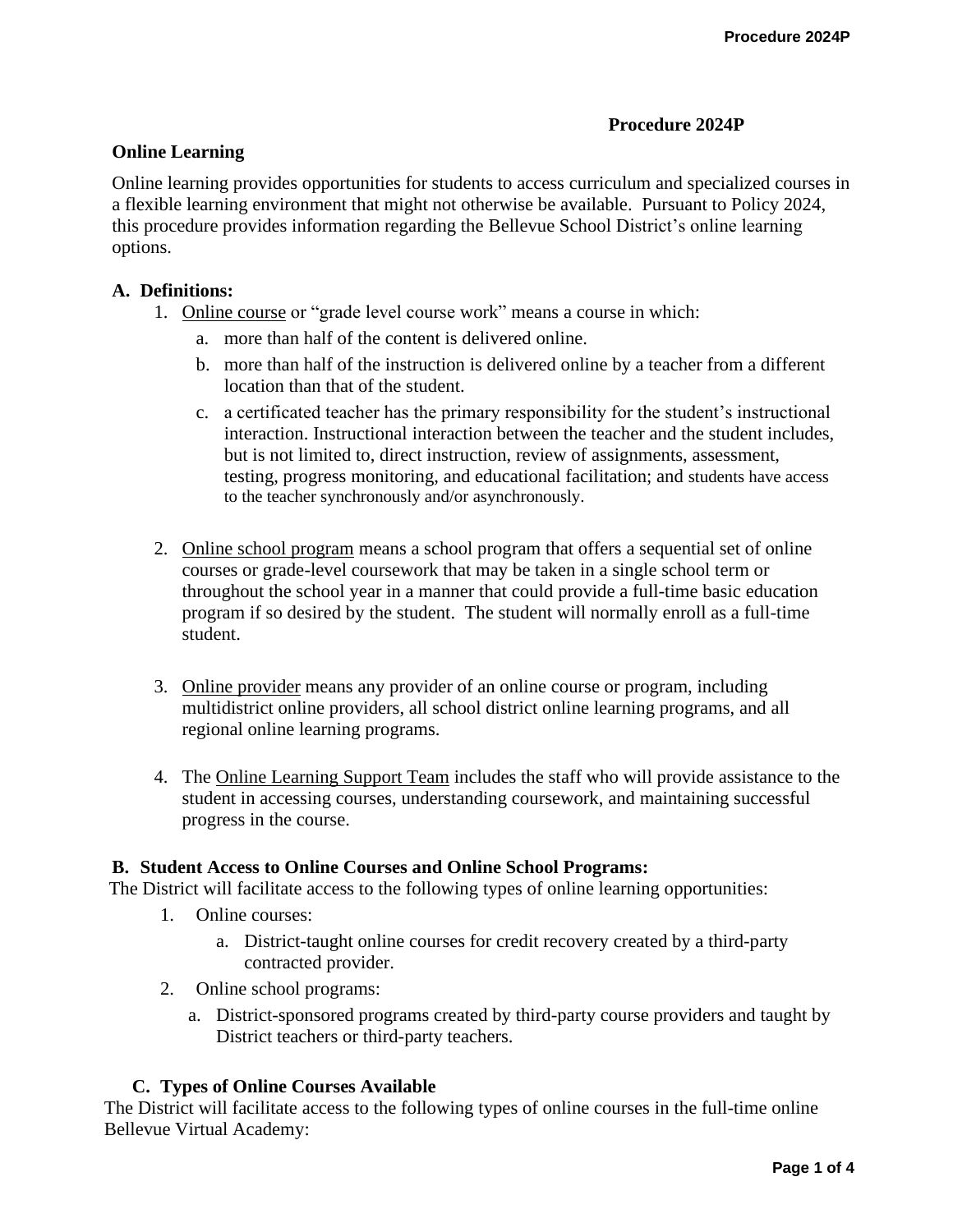- 1. Credit recovery courses allowing students to make up failed credits needed for graduation;
- 2. World language courses, limited to Spanish 1-3, French 1-3, and Chinese 1-2
- 3. Courses meet four-year college entrance requirements;
- 4. Elective and Career and Technical Education courses;
- 5. Standard-level courses meeting high school graduation requirements; and a limited selection of Advanced Placement courses;
- 6. Grade level coursework for K-12.

## **D. Student Eligibility Criteria**

The District will facilitate access to online learning courses and programs for students enrolled in K-12<sup>th</sup> grades. Students taking an online course must adhere to the following criteria:

- 1. Have completed any required prerequisites; and
- 2. Comply with existing District policies for registering/enrolling in a course or District program.

### **E. Supporting Student Success**

The District will provide the following support to students to help ensure a successful online learning experience:

- 1. All online students will receive assistance from the local online learning support team.
- 2. School counselors will advise students in selecting and registering for online learning options to which the District facilitates access.
- 3. District staff will meet with online students to ensure they are connecting to the online coursework and the online teacher and are making satisfactory progress in their online coursework.
- 4. The District will provide students with a District laptop and facilitate internet connectivity.

# **F. Costs/Fees**

Courses offered to students for which the District claims state education funding, or that are included as part of the regular school day, will be paid for by the District.

### **G.** *Granting of High School Credit for Online Courses*

1. The District will award credit and grades for online high school courses successfully completed by a student that meet the District's graduation requirements and are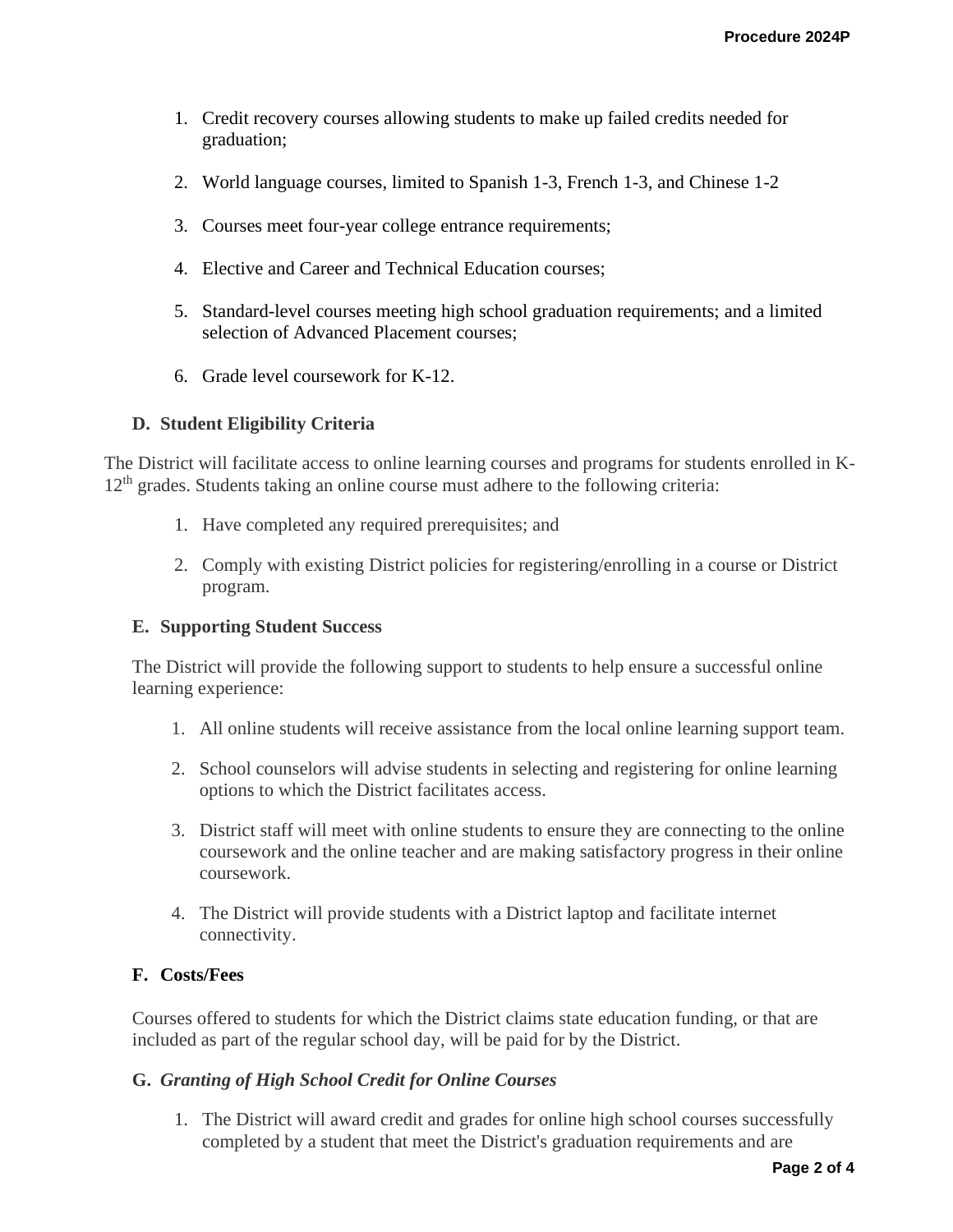provided by an approved online provider. Credit for online courses will be granted in the same manner as other course offerings in the District.

- 2. For students transferring credit from OSPI approved online courses or programs taken while enrolled outside of the District, credit will be granted credit
- 3. For eligible courses, if course credit is earned, the course will be recorded on the transcript using the standardized identifier for online courses provided in the Comprehensive Education Data Research System (CEDARS); and
- 4. Prior to enrollment, students and/ or parents will be informed in writing whether a course is eligible for academic credit.

## **H. Information to Students and Parents or Guardians**

The District will use a variety of methods to provide information to parents/guardians and students regarding online learning opportunities.

### **I. Student Responsibilities**

Students enrolled in a District online course or online school program shall be required to:

- 1. Adhere to the general expectations for academic integrity.
- 2. Comply with course participation and completion requirements.
- 3. Maintain high academic involvement.
- 4. Notify the District if participation in an online course cease or changes.
- 5. Maintain communication with the District staff throughout the term of the online course; and
- 6. Participate in an online course/program orientation.

### **J. Parent or Guardian Responsibilities**

1. Parents / guardians of K-5 students enrolled in a District online program will be responsible for supporting their student's progress.

### **K. District Responsibilities:**

In furtherance of the District's online learning program, the District will:

- 1. Inform parents/guardians prior to student enrollment in any online course.
- 2. Inform staff, parents/guardians and students of the online courses that are available to them.
- 3. Inform staff, parents/guardians, and students of the online course prerequisites and technology requirements,